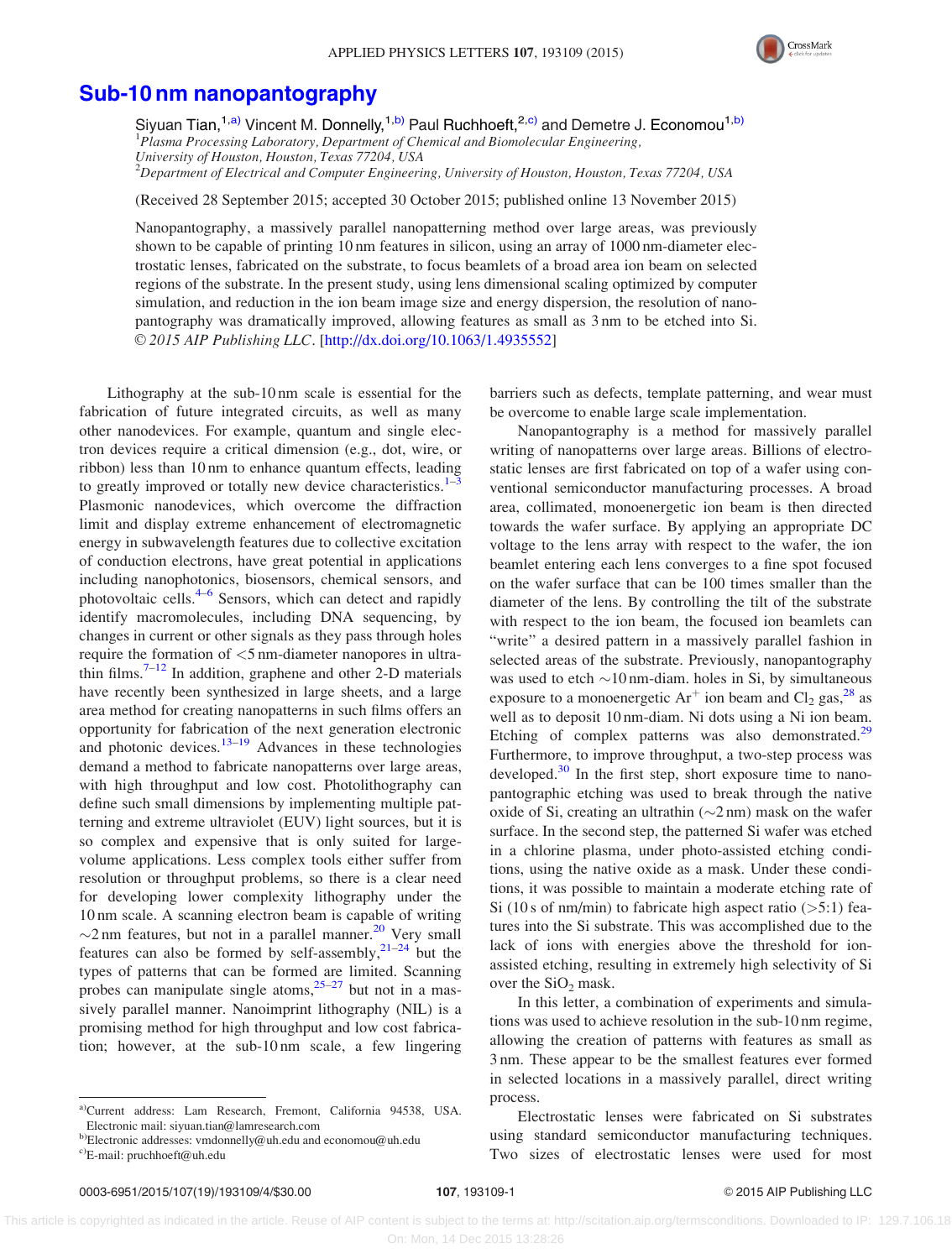experiments. Lens A (Fig. 1) was the same as that described by Tian *et al.*<sup>[30](#page-3-0)</sup> This lens had a diameter of  $d_l = 650$  nm, a focal length of 1150 nm, and consisted of a 150 nm sputterdeposited Al layer on top of 1000 nm thermally grown oxide on p-type silicon. Lens B had nominal diameter of  $d_l$  $= 200$  nm (actual value ranging from 170 nm to 270 nm), a focal length of 330 nm, and consisted of a 30 nm sputterdeposited tungsten layer on top of 300 nm thermally grown oxide on p-type silicon. By applying a DC bias between the metal electrode and the substrate (depicted in Fig. 1), a static electric field was established locally within and around each lens. Ions with kinetic energy  $E_i$  flying towards the lens were deflected by the spatially varying field and, under the proper bias voltage ( $V_{bias} < E_i$ ), came to a focus at the bottom of the hole (i.e., on the substrate surface, see Fig. 1). Thinner  $SiO<sub>2</sub>$  made it possible to keep the lens aspect ratio unchanged (same lens numerical aperture) while reducing the lens diameter, allowing lens B to produce smaller features. An ion energy of  $E_i = 100$  eV was chosen to balance the competing requirements between patterning speed (proportional to  $(E_i^{1/2} - E_{\text{th}}^{1/2})$ , where  $E_{\text{th}}$  is a threshold energy), and resolution (higher ion energy requires thicker dielectric to avoid breakdown; thicker dielectric results in lower resolution). The breakdown field for thermally grown (dry) oxide can reach 10 MV/cm. $31-33$  This implies that an applied voltage of 100 V requires an oxide thickness of at least 100 nm to minimize the probability of breakdown. Thus, the  $SiO<sub>2</sub>$  film could be thinned down to 300 nm, and still have a very low probability of electrical breakdown.

The patterning procedure was similar to that reported previously.<sup>[28](#page-3-0)</sup> Samples were first loaded into the processing chamber and positioned perpendicular to the direction of the ion beam. The Si substrate was electrically connected to system ground, while the metal layer on top was biased with a DC voltage which was varied between 80.0 and 98.5 V. A metal grid with 39  $\mu$ m wide holes was positioned 10 mm above the substrate and grounded. This prevented deflection of the ion beam near the edges of the sample.<sup>[29](#page-3-0)</sup> Cl<sub>2</sub> was admitted into the processing chamber yielding a partial pressure of  $3.0 - 4.0 \times 10^{-5}$  Torr. Ion bombardment promoted surface reactions of adsorbed chlorine with silicon atoms



FIG. 1. Geometry of Lens A with the computational domain and sample ion trajectories at a non-optimum focusing voltage. Particle spatial coordinates are recorded when a particle strikes the bottom of the feature (i.e., Si wafer, Electrode 3). Electrode  $1 = 95$  V, Electrode  $2 = 0$  V, and Electrode  $3 = 0$  V.

resulting in ion-assisted etching of silicon at each beamlet focal point.

In nanopantography, an array of lenses simultaneously projects the image of an object (ion source) onto the substrate. For simple, ideal optics

$$
\frac{1}{f} = \frac{1}{s_1} + \frac{1}{s_2},\tag{1}
$$

where  $s_1$  and  $s_2$  are the distances from the lens to the object and the image planes, respectively, and  $f$  is the focal length. Because the distance to the image is so much smaller than the distance to the object  $(s_2 \ll s_1)$ ,  $f = s_2$ . The lens magnification is

$$
M = \frac{s_2}{s_1}.\tag{2}
$$

To improve resolution, compared to the previous nanopantography experiments, $28$  down to an unprecedented size of 3 nm, a smaller ion beam delimiter was used (hole diameter 5 mm), and the distance between the ion source and the sample  $(s_1)$  was increased to 60 cm. The first action reduced the object size while the second changed the magnification, both at the cost of a reduced beam flux at the sample surface. To compensate for the reduction in ion flux, the inductively coupled plasma source generating the ion beam was equipped with a pair of co-axial electro-magnets, which, combined with source optimization, resulted in an increase of the plasma density (and ion flux) by one order of magnitude. Under these conditions, a typical ion flux at the sample location was  $\sim$ 1  $\mu$ A/cm<sup>2</sup> before focusing.

Given  $f = s_2 = 300$  nm (lens B) and  $s_1 = 0.6$  m, the magnification was  $M = 5 \times 10^{-7}$ . Thus, the diameter of the image (d<sub>i</sub>) of the  $d_s = 5$  mm diam. ion beam delimiter should be  $d_i = Md_s$  or 2.5 nm. The smallest feature we were able to form was  $\sim$ 3 nm, close to the theoretical value. A feature size slightly larger than predicted is not surprising, since Eq. (1) assumes paraxial rays and does not account for aberrations. Computer simulation (using  $SIMION^{34}$  $SIMION^{34}$  $SIMION^{34}$ ) were therefore conducted to compare with experimental data and to gain further insight in the behavior of the system under non-ideal conditions. The geometry of the simulation is shown in Fig. 1. The computational domain was 2D-axisymmetric with radius and length equal to 750 and 3330 nm, respectively.

The lens diameter was 650 nm, the metal electrode thickness was 150 nm, and the oxide thickness was 1000 nm as measured from scanning electron micrograph (SEM) images. Due to non-ideal etching of aluminum (Electrode 1) during lens fabrication, the aluminum sidewall was tapered, increasing the diameter at the lens entrance to  $\sim$ 750 nm. The electrode voltages were specified, the ion energy distribution (IED) was measured in situ, and the ion angular distribution (IAD) was estimated (see below). IED and IAD information was needed to select the initial velocity vector of particles at the launch plane (Electrode 2 in Fig. 1). A particle's coordinates were recorded when the particle struck electrode 3 and plotted as a histogram for 3000 particle flights (Fig. [2](#page-2-0)). Since the IED was nearly monoenergetic for all ions entering the lenses, and the angular spread of ions at the focus on the surface, determined predominantly by the bending of ions

 This article is copyrighted as indicated in the article. Reuse of AIP content is subject to the terms at: http://scitation.aip.org/termsconditions. Downloaded to IP: 129.7.106.18 On: Mon, 14 Dec 2015 13:28:26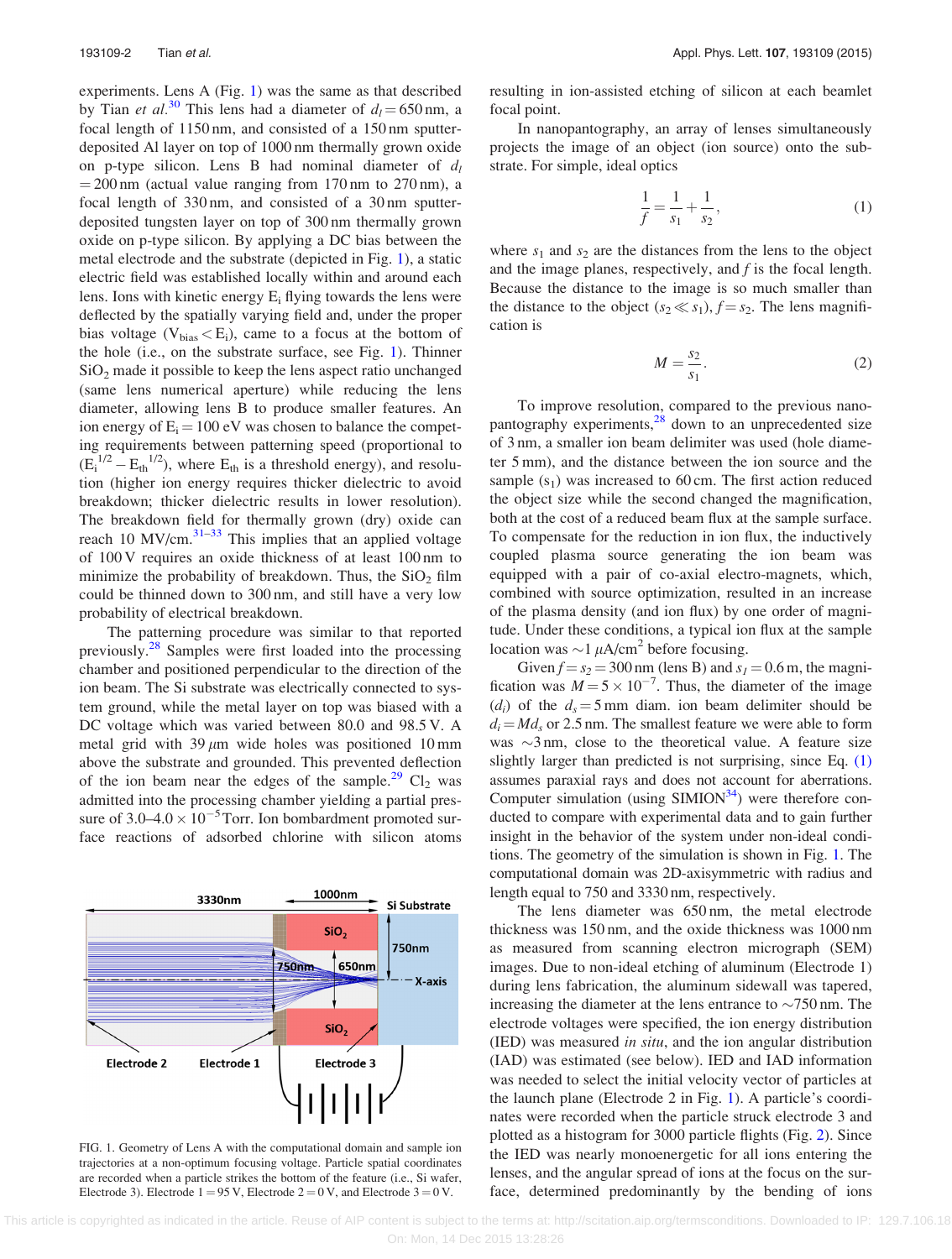<span id="page-2-0"></span>

FIG. 2. Histogram of particle landing position at the bottom surface (on the substrate) of Lens A and its first derivative (blue line) for a focusing voltage of 95 V.

entering the lenses near the walls, is  $\lt$  ± arctan  $(d_1/2f)$  $( $\pm 16^{\circ}$  for both lenses), we can assume that the Ar<sup>+</sup> ion$ assisted etching yield for Si at a given  $Cl<sub>2</sub>$  partial pressure in the processing chamber was the same for all ions. Thus, the particle distribution profile on the surface of Electrode 3 (Si substrate) should etch a hole into Si that is the inverse of the profile of Fig. 2.

Since the histogram of particle landing positions is not Gaussian, the usual definition of the full width at half maximum (FWHM) may not be an appropriate measure of the width of the distribution. Instead, the width was defined as the spacing between the minimum and maximum in the first derivative of the histogram (blue curve in Fig. 2), denoted by the vertical dashed-dotted lines. For comparison with measurements of the hole diameters determined from top-down SEM images, a more conservative estimate of the diameter of the feature was determined from the width between the zero crossings of a linear extrapolation of the first derivative of the histogram (vertical dashed lines in Fig. 2).

A nearly monoenergetic  $Ar^+$  ion beam was generated by the 13.56 MHz RF inductively coupled plasma source that operated in pulsed plasma mode, with a peak power of 800 W, a pulsing frequency of 10 kHz, and a duty cycle of 20%. A synchronized DC bias was applied on a boundary electrode in the afterglow (power off) of the pulsed plasma. The bias voltage raised the plasma potential causing positive ions to be expelled from the plasma through a grounded extraction grid. $35$  The IED was measured in situ using a retarding field ion energy analyzer. A Gaussian was fitted to the IED peak, yielding an average ion energy of 107 eV and a FWHM of 4 eV. Under these conditions, the ion beam current density at the sample location was  $\sim 0.85 \mu A/cm^2$ . The ion launch half angle was estimated to be  $\sim 0.24^{\circ}$ , calculated from the 2.5 mm radius beam-delimiter aperture and the 600 mm beam drift distance.

Lens A was used to experimentally study the relationship between focusing voltage and etched hole size at the focal point for a given lens diameter. The etched hole size was measured from SEM images with a  $\pm 5\%$  error. This error is based on the uncertainty of measuring a perceptible change in image contrast, combined with the size of the scale bar embedded in the SEM image. For lens A, with a diameter of 650 nm, the optimum focusing voltage to form the smallest beam waist on the Si surface was found in experiments and simulations to be 96.8 V. Increasing or decreasing the voltage by 1 V roughly doubled the beam focus diameter at the surface.

Using lens B, the focusing voltage was fixed at the optimum value found experimentally for lens A and the lens diameter was varied. To improve efficiency and reproducibility, lenses were fabricated with different diameters on the same sample. Other key parameters affecting focus (lens height, IED, and IAD) were kept unchanged. Results for two samples, made using identical fabrication procedure, are plotted in Fig. 3. The beam must be focused properly at the base of the lens to achieve the smallest feature size. This minimum size is determined by the magnification and the spherical and chromatic aberrations of the lens. The optimum lens diameter that gives the finest patterned trench width is  $\sim$ 185 nm for a fixed lens height of 330 nm. For smaller lens diameters, the (constant) focusing voltage is too far from the optimum value for that particular lens diameter; thus, the image is out of focus. Simulation results track the data very well. The numerical aperture of optimum-size lens B is 0.28, equal to that of lens A. This supports the notion of improving resolution by decreasing magnification through lens dimensional scaling.

The SEM image of Fig. [4\(a\)](#page-3-0) is a 7 nm-wide, 41 nm-long trench patterned using Lens B with diameter  $= 170$  nm. The feature width is quite uniform; the linewidth varies by less than 1 nm over its length. The focusing voltage was 96.8 V, with 8 min of dwell time per exposure step. The exposure step size was 4 nm, achieved by tilting the sample stage  $0.2^{\circ}/$ step. Fig. [4\(b\)](#page-3-0) is an SEM image of a 3 nm-diameter hole



FIG. 3. Comparison between simulation results and experimental data for a constant focusing voltage of 96.8 V and variable lens diameter. Experimental data are shown for two lens arrays fabricated under identical conditions.

 This article is copyrighted as indicated in the article. Reuse of AIP content is subject to the terms at: http://scitation.aip.org/termsconditions. Downloaded to IP: 129.7.106.18 On: Mon, 14 Dec 2015 13:28:26